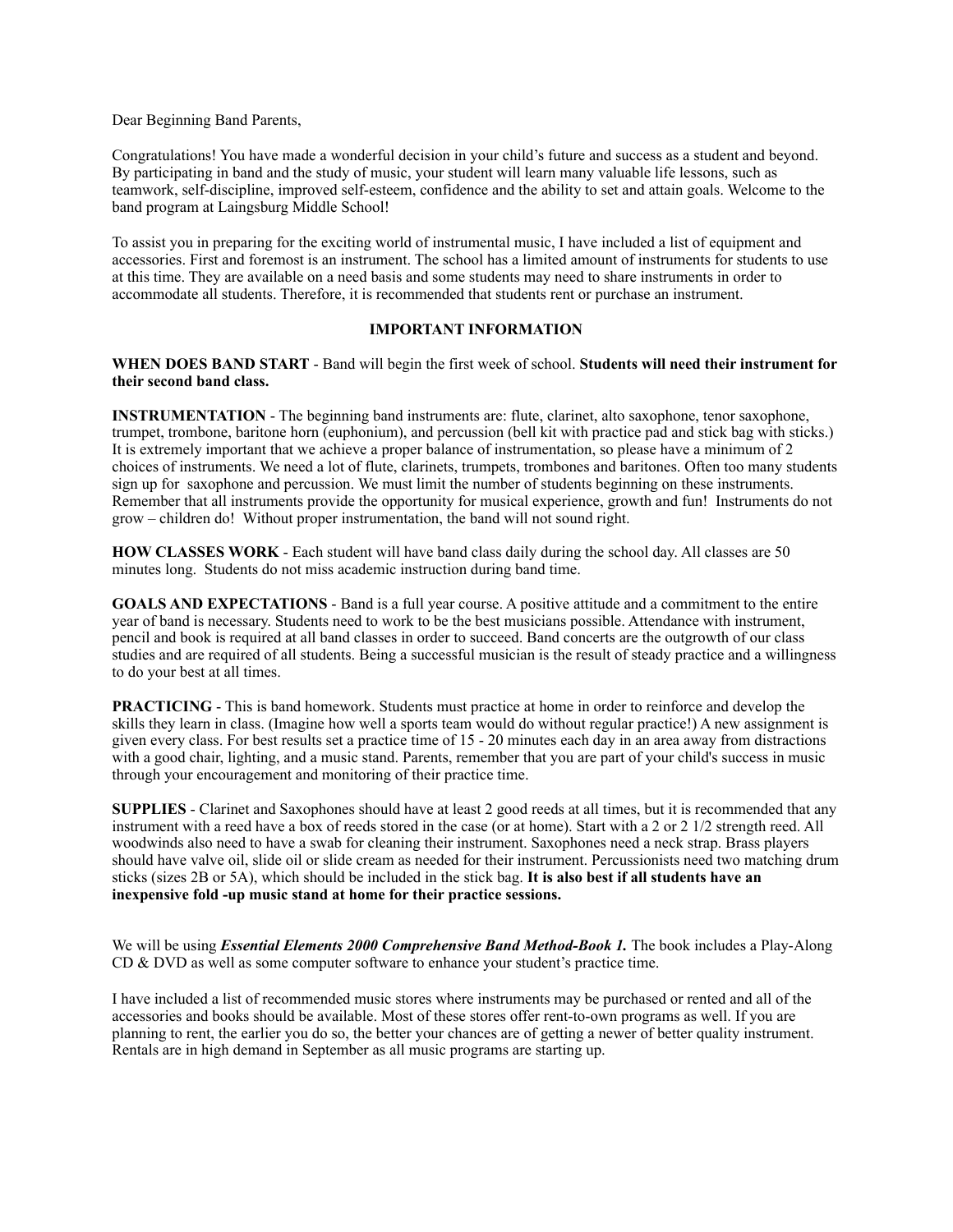# **ADVANTAGES TO RENTING**

- Student has his/her "own " instrument to take pride in and responsibility of.
- There is a limited commitment if you are not sure your student will stay in band all 3 years of middle school or may change instruments.
- A good quality instrument. The quality of the instrument will determine your student's success.
- You can take advantage of a Rent-to Own option so that the money spent is going towards the ownership of the instrument.

# **ADVANTAGES TO OWNING**

- Student has his/her "own" instrument to take pride in and responsibility of.
- Your student will have an instrument to use throughout middle school and high school.
- A good quality instrument. The quality of the instrument will determine your student's success. When purchasing instruments please be very cautious. There are many low cost instruments available through Internet vendors, pawnshops and stores like Wal-Mart, Costco, and Target. These instruments are made very poorly and with inexpensive materials. They often break within the first year and there are no replacement parts available for these instruments causing the instrument to become worthless. Remember the saying, "You get what you pay for." Please try to purchase from reputable vendors and name brands that have stood the test of time. I have included a list of recommended vendors and Brand-name instruments. There are often many good quality used instruments available at many of these music stores for a lower price. If you have any questions in regards to an instrument or equipment, please feel free to send me an email or contact me at school. I would be glad to assist you in this important decision.

### **A Rationale for Music Education**

Why music should be included as a basic part of the curriculum

1. Music is worth knowing.

2. Music is one of the most important manifestations of our cultural heritage. Children need to know about Beethoven and Louis Armstrong as well as about Newton and Einstein.

3. Music is a potential in every individual that, like all potential, should be developed to it fullest.

4. Music provides an outlet for creativity, self-expression and individual uniqueness. It enables us to express our noblest thought and feelings.

5. Music teaches students about unique aspects of their relationships with other human beings and with the world around them, in their own and other cultures.

6. Music opens avenues of success for students who may have problems in other areas of the curriculum and opens approaches to learning that can be applied in other contexts.

7. Studying music increases the satisfaction students derive from music by sharpening sensitivity, raising their level of appreciation and expanding their musical horizons.

8. Music is one of the most powerful and profound symbol systems that exists.

9. Music helps students learn a significant lesson - that not all aspects of life are quantifiable.

10. Music exalts the human spirit.